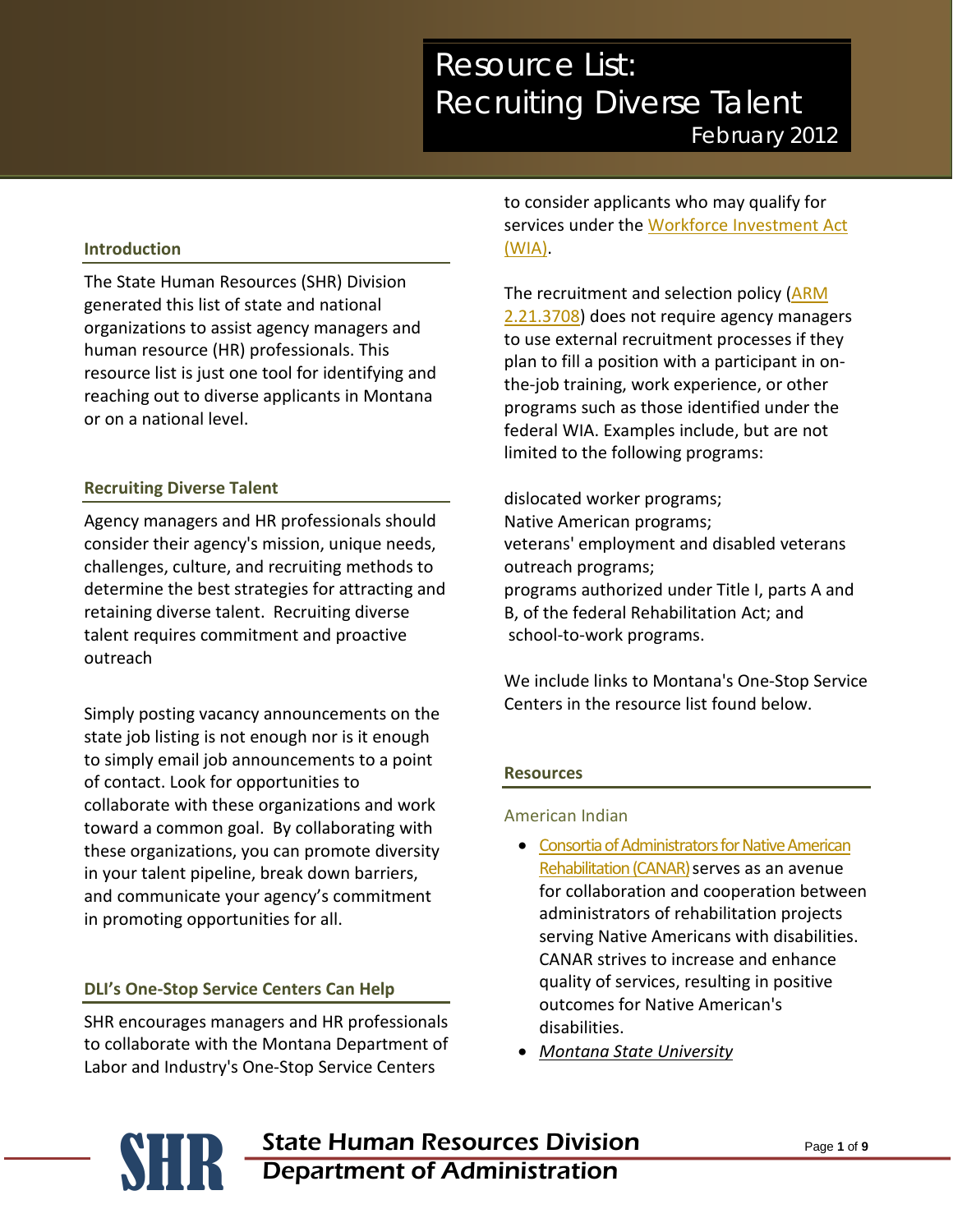- o [American Indian Council \(AIC\)](http://www.montana.edu/wwwnas/club/index.html) hosts an annual powwow and provides support and community to Native American students.
- o [American Indian Research](http://www.ancollege.edu/)  [Opportunities \(AIRO\)](http://www.ancollege.edu/) is a consortium of Montana's seven tribal colleges and Montana State University-Bozeman . AIRO promotes opportunities for American Indian students in career fields where they are significantly underrepresented.
- o [Department of Native American](http://www.montana.edu/wwwnas/)  [Studies](http://www.montana.edu/wwwnas/) provides and advances quality education for and about American Indians of Montana, the region, and the nation.
- *Montana Tribal Colleges*
	- o [Blackfeet Community College](http://www.bfcc.org/) (Browning, Blackfeet Tribe)
	- o [Chief Dull Knife College](http://www.cdkc.edu/) (Lame Deer, Northern Cheyenne Tribe)
	- o [Aaniiih Nakoda College](http://www.fbcc.edu/) (Harlem, Fort Belknap Indian Community)
	- o [Fort Peck Community College](http://www.fpcc.edu/) (Poplar, Fort Peck Tribes)
	- o [Little Big Horn College](http://www.lbhc.edu/) (Crow Agency, Crow Tribe)
	- o [Salish Kootenai College](http://www.skc.edu/) (Pablo, Confederated Salish & Kootenai Tribes)
	- o [Stone Child College](http://www.stonechild.edu/) (Box Elder, Chippewa Cree Tribe)
- [Montana Tribal Economic Development](http://tribal.mt.gov/default.mcpx)  [Commission](http://tribal.mt.gov/default.mcpx) works with Native Americans to expand economic development opportunities on the seven reservations.
- [Montana Tribal Employment Rights Offices](http://tribalnations.mt.gov/docs/TERO.pdf)  [\(TERO\)](http://tribalnations.mt.gov/docs/TERO.pdf)
- [Montana Tribal Newspapers and Other](http://tribalnations.mt.gov/docs/Reservation_Media.pdf)  [Media](http://tribalnations.mt.gov/docs/Reservation_Media.pdf)
- [NativeAmericanJobs.Com](http://www.nativeamericanjobs.com/) is a resource for connecting with career-minded individuals seeking employment.
- [Society of American Indian Government](http://www.saige.org/)  [Employees \(SAIGE\)](http://www.saige.org/) promotes recruitment, retention, development, and advancement of American Indian and Alaska Native government employees. SAIGE works to 1) ensure equal treatment of American Indian and Alaska Native government employees; 2) educate federal agencies in the history and obligations of the Federal Indian Trust Responsibility and assist with implementation; 3) assist government agencies in development and delivery of initiatives and programs which honor the unique Federal-Tribal relationship; and 4) provide a national forum for issues and topics affecting American Indian and Alaska Native government employees.
- *University of Montana*
	- o [American Indian Student Services](http://life.umt.edu/aiss/) promotes enrollment, achievement, and success of Native American students**.**
	- o [KYI-YO Native American Student](http://www.umt.edu/kyiyo/)  **[Association](http://www.umt.edu/kyiyo/)** unifies and provides communication among Native American students to foster a strong sense of cultural identity and promote extracurricular activities bridging UM with the community of Missoula and its Native American residents.
	- o [Native American Law Student](http://www.umt.edu/nalsa/)  [Association \(NALSA\)](http://www.umt.edu/nalsa/) is committed to the success of Native American law students and anyone interested in exposing the legal community and greater public to issues Native Americans and tribal governments face under the law. NALSA promotes the study of federal Indian law, tribal

**SHR** State Human Resources Division<br>Department of Administration Department of Administration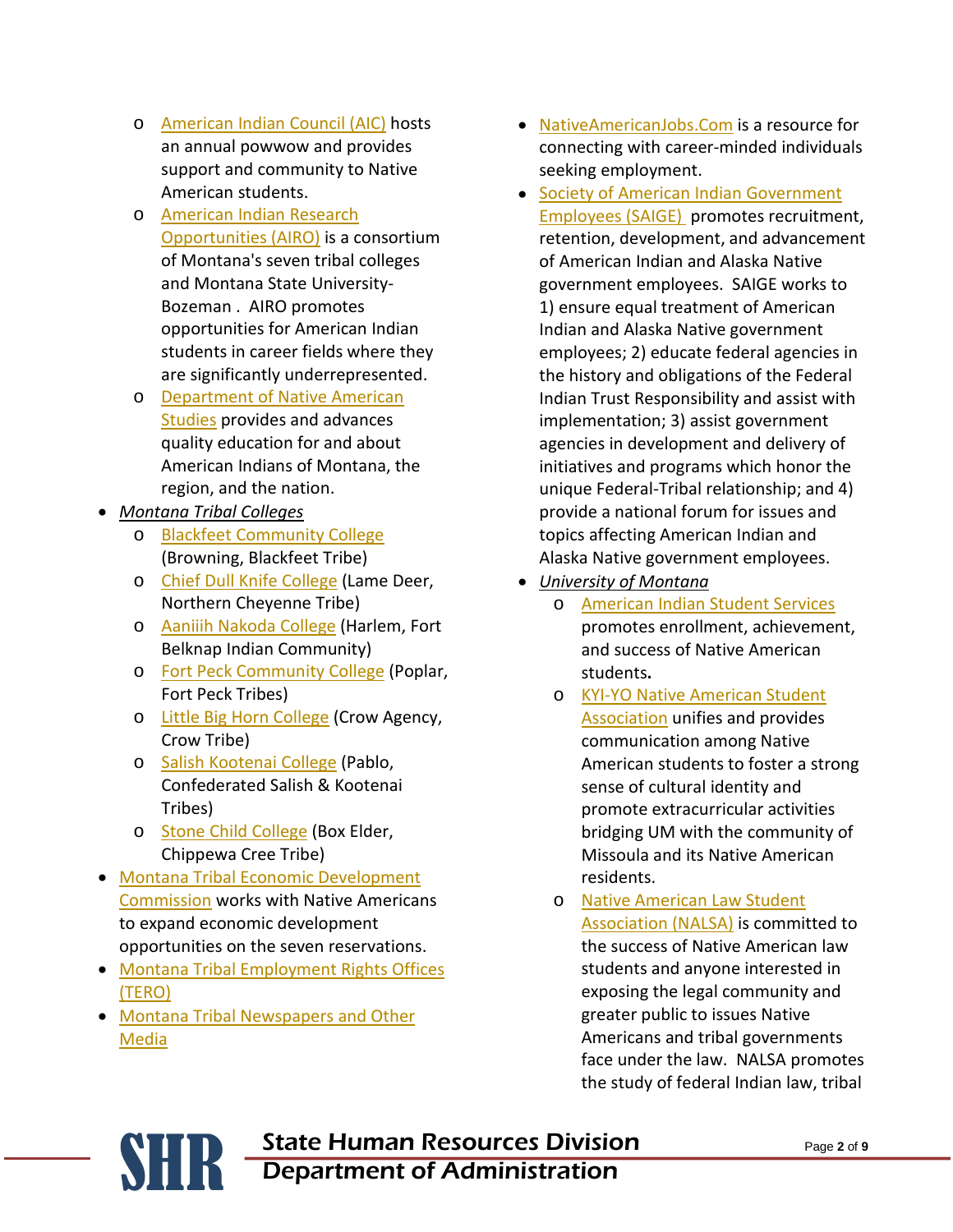law, and traditional forms of governance.

## **Disabilities**

- [Ability Jobs](http://www.jobaccess.org/) offers a resume bank with tens of thousands of job seekers with disabilities, ranging from entry level candidates to PhD's.
- [AbilityLinks.org](http://www.abilitylinks.org/home.aspx?&PageID=506) is a national, web-based resource where job seekers with disabilities and inclusive employers meet and access valuable networking opportunities.
- [Disaboom Jobs](http://www.jobsonline.com/browse/homepage_what.html?KEYWORD=Disaboom%20job&tp_campaign_id=921&traffic_id=432593985) is an online resource to connect employers and job seekers with disabilities.
- [EARN Works](http://earnworks.com/) supports employers in recruiting, hiring, retaining, and advancing qualified individuals with disabilities through confidential, no-cost consultation, technical assistance; customized training; comprehensive online resources; and links to state and local community-based organizations serving job seekers with disabilities.
- [GettingHired](http://www.gettinghired.com/) is a social networking resource and job portal for the 23 million American job seekers with disabilities.
- [Montana Disability Resource Coordinators](http://wsd.dli.mt.gov/service/navigator.asp) assist Montanans with disabilities through job listings, referrals, resume assistance, job search assistance, career exploration, and information on occupational training.
- [Helena Industries Montana Career](http://www.helenaindustries.org/)  [Development Service \(MCDS\) and Job](http://www.helenaindustries.org/)  [Placement Advisory Council \(JPAC\)](http://www.helenaindustries.org/) help people with disabilities find jobs with community employers.
- [Montana Independent Living Services](http://www.dphhs.mt.gov/detd/independentliving/index.shtml) promotes consumer control, peer support, self-help, self-determination, equal access, and individual and systems advocacy to

maximize the leadership, empowerment, independence, and productivity of individuals with disabilities.

- [Montana Association of Community](http://72.18.155.29/index.php)  [Disability Services](http://72.18.155.29/index.php) is a professional organization of 33 community-based groups in Montana. They provide residential services, employment, and day activities primarily to people with developmental disabilities.
- [Montana Association of Rehabilitation](http://www.mtmar.org/)  [\(MAR\)i](http://www.mtmar.org/)s comprised of vocational rehabilitation counselors, orientation and mobility specialists, independent living specialists, vocational evaluators, job placement specialists, job coaches, social workers, teachers, students of rehabilitation, and rehabilitation program support staff and administrators. MAR strives to reduce social barriers through increased disability awareness and promotes the employment and independence of Montanans with disabilities.
- [Montana Center on Disabilities-MSU](http://www.msubillings.edu/mtcd)  [Billings](http://www.msubillings.edu/mtcd) collaborates with campus, regional, state, and national programs to increase the number of leaders with disabilities.
- [Montana School for the Deaf and Blind](http://msdb.mt.gov/index.html) provides educational opportunities for Montana's deaf, hard of hearing, blind, and visually impaired children, giving them their best chance for independence and success.
- *Montana State University*
	- o [MSU Disabled Student Services \(DSS\)](http://www.montana.edu/wwwres/disability/index.shtml) facilitates MSU's goal of making its programs, services, and activities accessible to students with disabilities. DSS strives to enhance the awareness of and sensitivity to needs of persons with disabilities at MSU and ensure full access to
- **SHR** State Human Resources Division<br>Department of Administration Department of Administration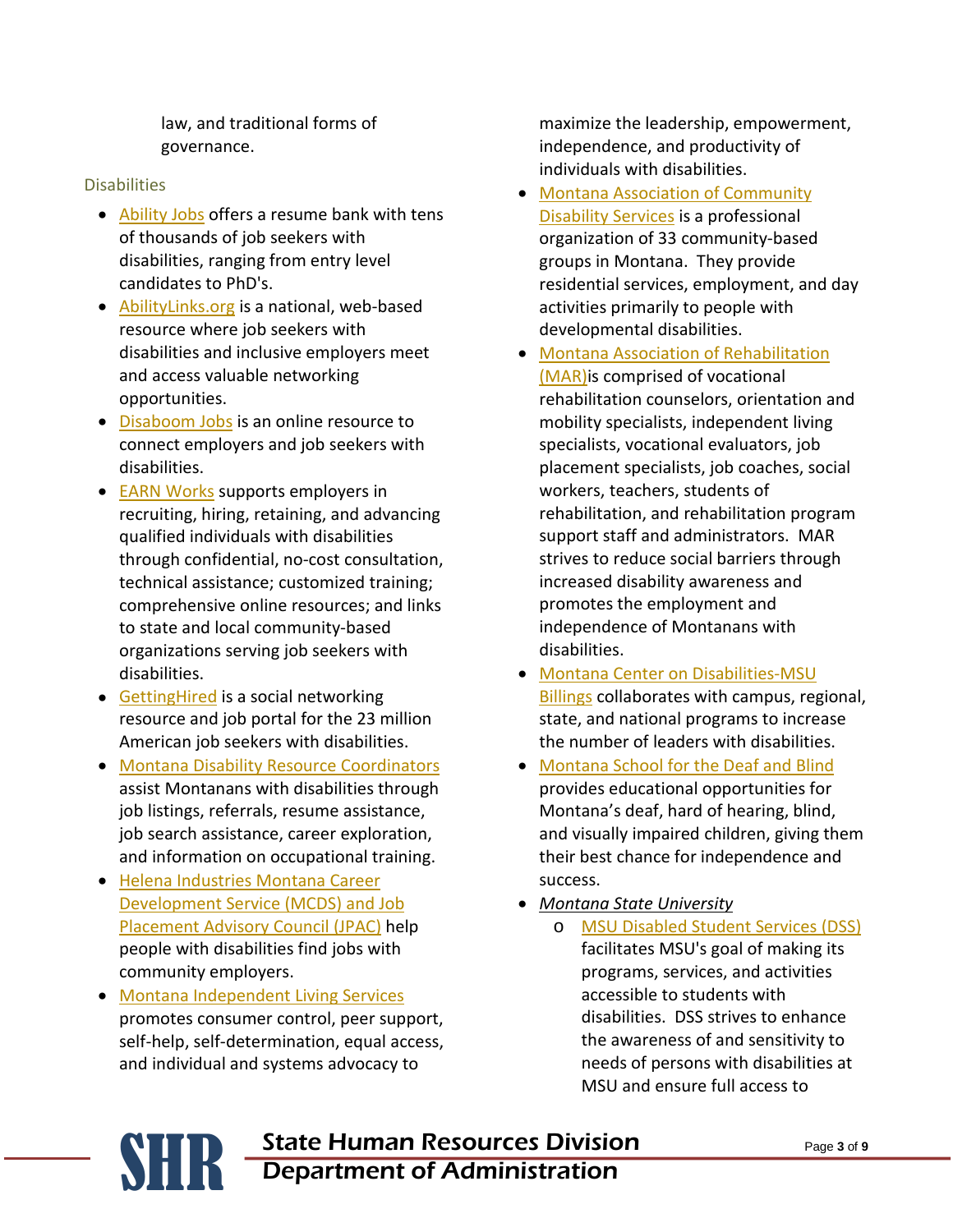educational opportunities for persons with disabilities as required under Section 504 of the Rehabilitation Act of 1973 and the Americans with Disabilities Act (ADA).

- [Montana Youth Leadership Forum \(MYLF\)](http://www.montanaylf.org/) is a career and leadership training program for high school students with disabilities. MYLF provides delegates an opportunity to attend an intensive five-day training program to cultivate leadership, citizenship, and social skills.
- [Montana Vocational Rehabilitation](http://www.dphhs.mt.gov/vocrehab/vrs/index.shtml) provides services to assist, find, and maintain employment for eligible individuals with disabilities.
- [Montana One-Stop Service Centers](http://www.swib.mt.gov/OneStops.asp)
- [National Business Disability Council](http://www.nbdc.com/index.aspx) is a resource for employers seeking to integrate people with disabilities into the workplace and companies seeking to reach them in the consumer marketplace.
- [One More Way](http://www.onemoreway.org/) is an employment initiative making information about job seekers with disabilities and programs supporting them available to hiring managers across multiple industries. One More Way brings people together to overcome employment obstacles, share opportunities, and create connections where they haven't existed.
- [Think Beyond the Label](http://www.thinkbeyondthelabel.com/default.aspx) is a public-private partnership delivering information, outreach, and resources to businesses, job seekers, and public workforce systems. They promote the recruitment and hiring of job candidates with disabilities and offer a network and digital hub to provide access to qualified candidates, as well as resources to help employers find and recruit the best talent.
- *University of Montana*
	- o [Alliance for Disability and Students at](http://www.umt.edu/adsum/)  [UM \(ADSUM\)](http://www.umt.edu/adsum/) improves the social and

academic atmosphere for individuals with disabilities, regardless of disability, race, creed, color, sex, or religion.

- o [Disability Services for Students](http://life.umt.edu/dss/) assures program access to students with disabilities, coordinates and provides reasonable accommodations, advocates for accessible and hospitable learning, and promotes the self-determination of students they serve.
- o [ADA/504 Committee](http://www.lanecc.edu/disability/ada-and-504-compliance-committee) implements, coordinates, and enforces the ADA and 504, facilitates alternative dispute resolution services, and takes civil rights complaints.
- o [Rural Institute](http://ruralinstitute.umt.edu/) enhances the quality of life for people with disabilities, especially individuals living in Montana and other rural areas across the U.S. They promote independence, productivity, community integration, and inclusion of people with disabilities through education, research, and demonstration services.

# **Hispanic**

- *Montana State University*
	- o [Latin American and Latino Studies](http://www.montana.edu/lals/) prepares students for close cultural, political, and economic relationships developing between Latin America and the U. S.

# International

- *Montana State University*
	- o [Indian Student Association](http://www.montana.edu/isa/) builds and strengthens the Indian network and organizes events to share Indian traditions and culture in Bozeman.
- *University of Montana*
- **SHR** State Human Resources Division<br>Department of Administration Department of Administration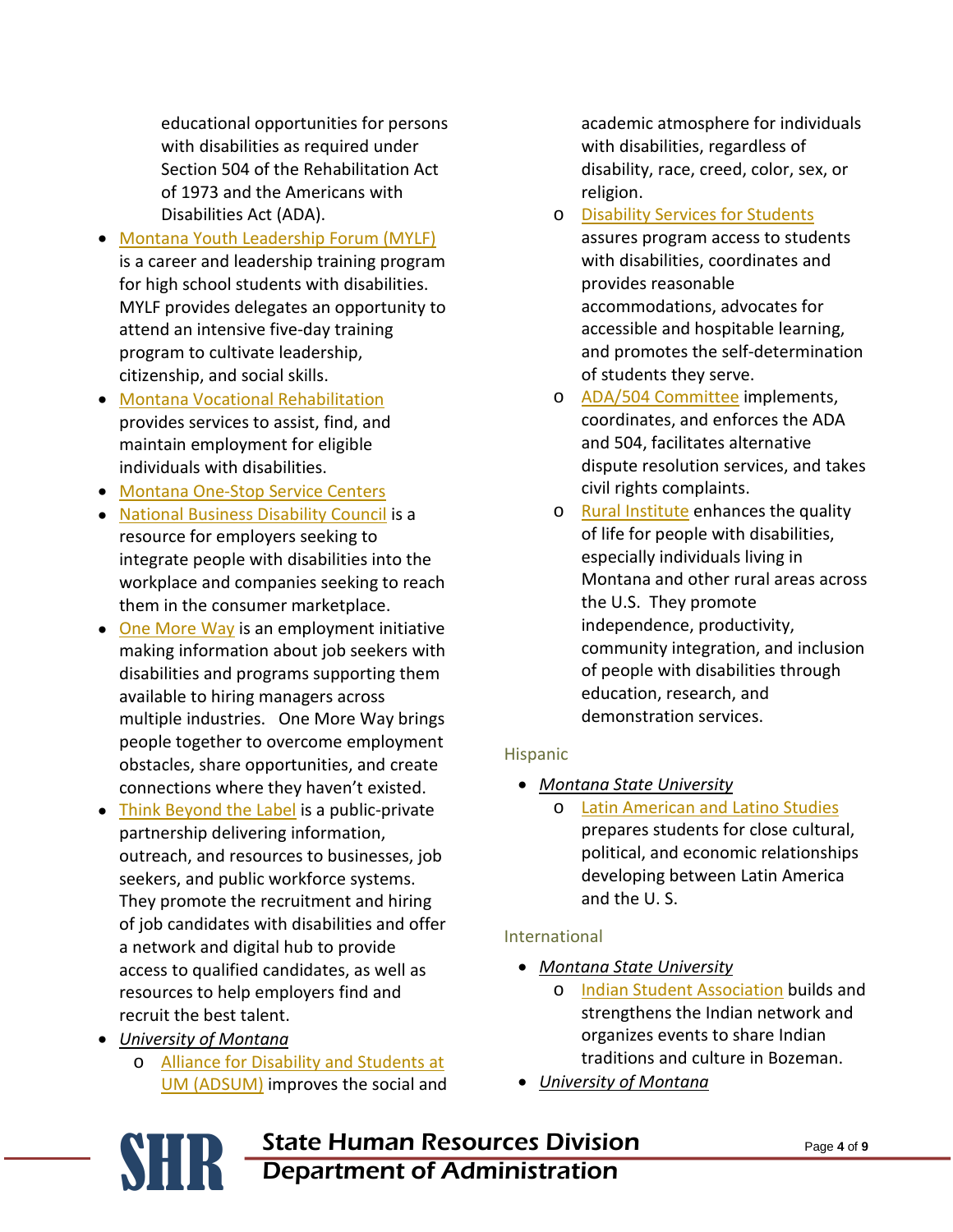- o [International Students Association](http://www.umt.edu/isa/) promotes diversity across campus and among the people of Missoula.
- o [Model Arab League \(Northern](http://www.ncusar.org/modelarableague/uregionals/unorthern.html)  [Rockies\)](http://www.ncusar.org/modelarableague/uregionals/unorthern.html) prepares students to be knowledgeable, well-trained, and effective citizens, as well as civic and public affairs leaders.
- o [Russian Club](http://www.cas.umt.edu/mcll/russian/activities.cfm) explores and promotes Russian culture at UM.

# Lesbian, Gay, Bisexual, Transgender (LGBT)

- *Montana State University*
	- o [Queer Straight Alliance \(QSA\)](http://www.montana.edu/QSA/) is a student-run organization devoted to developing community, fostering education, and empowering action.

# Older Workers

- [AARP Montana](http://www.aarp.org/states/mt/) helps people age 50 and over have independence, choice, and control in ways that are beneficial and affordable to them, and society as a whole, and to improve their lives.
- [Experience Works -](http://www.experienceworks.org/site/PageServer?pagename=State_Montana_Home) Montana helps lowincome seniors with barriers to employment get the training they need to find good jobs in their communities. Experience Works matches mature workers with local businesses seeking reliable, experienced employees.
- [Seniors4Hire](http://www.seniors4hire.org/) is a nationwide, online career center for businesses that value diversity and want to recruit employees age 50 and older, including retirees and senior citizens looking for jobs and other ways of earning income.
- [Workforce50.com](http://www.workforce50.com/Content/Employer_Information_Workforce50.cfm) helps mature job seekers find meaningful employment.

# Veterans

• [CareerOneStop](http://www.careeronestop.org/militarytransition/hiringAveteran.aspx) connects veterans and transitioning service members with high quality career planning, training, and job search resources available at local One-Stop Career Centers.

- [Fort Harrison Regional Veterans Affairs](http://www2.va.gov/directory/guide/facility.asp?ID=321)  [Office](http://www2.va.gov/directory/guide/facility.asp?ID=321) administers veterans' benefits across Montana, including compensation, vocational rehabilitation, and employment.
- [HireMilitary.com](http://www.hiremilitary.com/2011/05/the-two-most-common-recruitment-marketing-mistakes-companies-make-when-trying-to-attract-military-veterans-to-their-company-website/) assists hiring managers and HR professionals recruit, onboard, and retain military talent.
- [Malmstrom Air Force Base Airman and](http://341fss.com/dsp5)  [Family Readiness Center](http://341fss.com/dsp5) assists military family members and transitioning military members get a head start with a new career. Contact: [Ashley Smith](mailto:ashley.smith.36@malmstrom.af.mil)
- [Montana Department of Labor,](http://wsd.dli.mt.gov/veterans/vet1.asp) Veterans [Services](http://wsd.dli.mt.gov/veterans/vet1.asp) provides veterans and transitioning service members the resources and services to succeed and helps meet labor-market demands by providing qualified veterans.
- *Montana State University*
	- o [Veteran Services](http://www.montana.edu/wwwres/veteran/index.shtml) serves over 400 veterans, eligible dependents, and Reserve members who receive veteran education benefits.
- [RecruitMilitary.com](http://recruitmilitary.com/) offers services to connect employers, franchisors, and educational institutions with men and women transitioning from active duty to civilian life, veterans with civilian work experience, members of the Guard and Reserve, and military spouses.
- [Veterans Job Bank](https://www.nationalresourcedirectory.gov/home/veterans_job_bank) provides veterans with a central resource for identifying employers committed to providing employment opportunities to veterans and assists employers in identifying qualified veterans. The Veterans Job Bank facilitates access to hundreds of thousands of private-sector job openings targeted at veterans.
- **SHR** State Human Resources Division<br>Department of Administration Department of Administration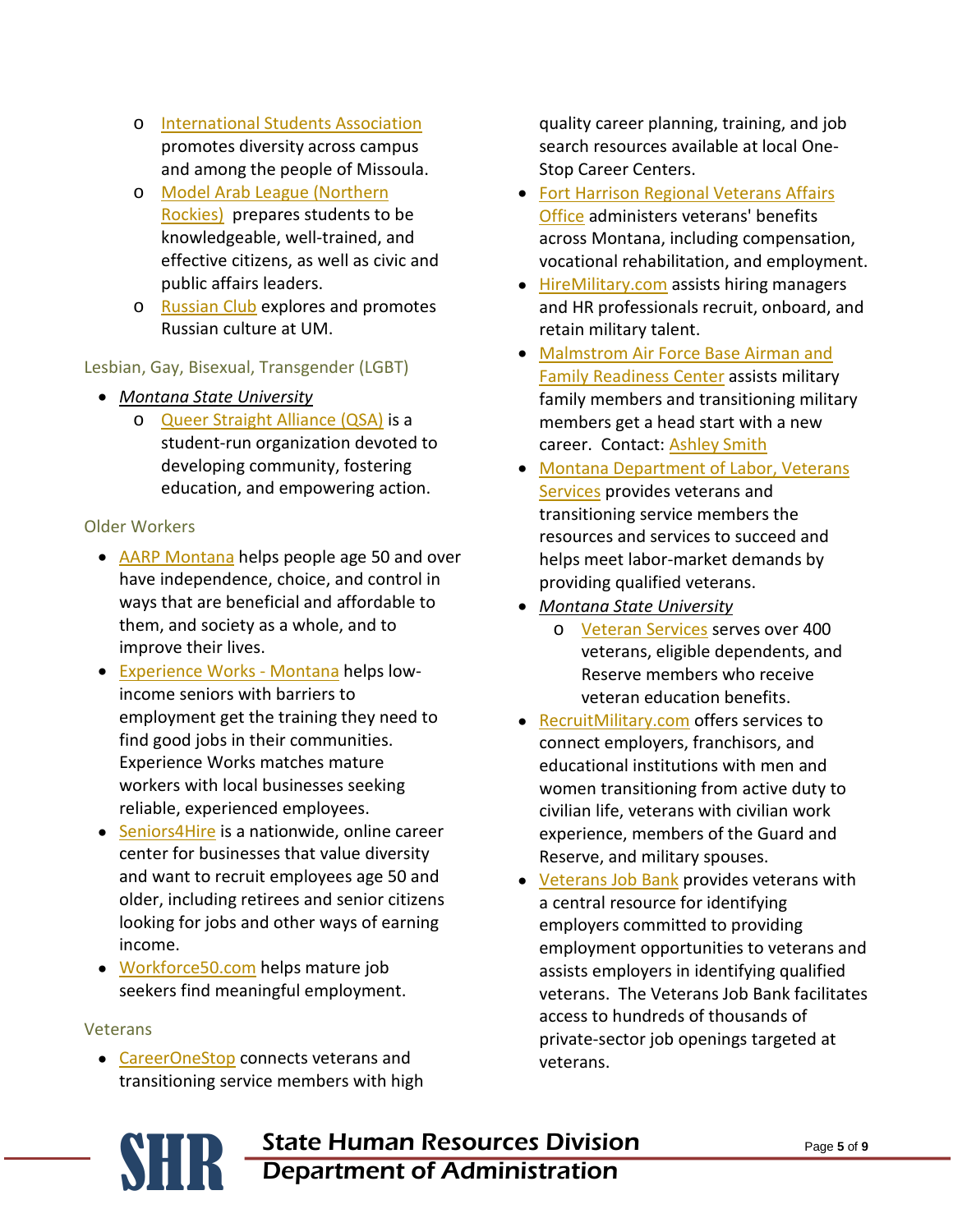- [VetJobs](http://www.vetjobs.com/) is an online resource for reaching out to transitioning military, Guard, and Reserve members, veterans, and family members seeking employment.
- [Vet Success](http://vetsuccess.gov/registration) is a comprehensive, integrated intra or internet-based data network to the enhance effectiveness and efficiency of virtual one-stop employment centers.

# Women

- [Bozeman Business and Professional](http://www.bozemanbpw.org/)  [Women](http://www.bozemanbpw.org/) is committed to achieving equity for women in the workplace through advocacy, education, and information.
- Interagency Committee for Change by [Women](http://iccw.mt.gov/who.shtml) moves toward proactive and positive change by improving educational opportunities; monitoring, measuring, and reporting pay scale equalities; observing legislative effects on state employees, and promoting state employees through public relations.
- [Missoula Business Women's Network](http://www.discovermbn.com/content.aspx?page_id=22&club_id=431640&module_id=6160)
- *Montana State University*
	- o [Association of Women in Computing](http://www.cs.montana.edu/%7Eawc/) promotes advancement of women in computing through community outreach and opportunities for professional growth through networking and career-oriented programs.
	- o [Collegiate Cattlewomen](http://ag.montana.edu/students/student-groups.htm) promotes the business of agriculture and assists the Montana Cattlewomen and Montana Beef Council in efforts to promote the welfare of the beef industry.
	- o [Society of Women Engineers](http://www.coe.montana.edu/swe/) motivates women to achieve their full potential in careers as engineers and leaders, expands the image of the engineering profession as a positive force in improving quality of

life, and demonstrates the value of diversity.

- o [Women in Science and Engineering](http://www.engr.washington.edu/curr_students/studentprogs/wise.html/)  [\(WISE\)](http://www.engr.washington.edu/curr_students/studentprogs/wise.html/) aims to provide a sense of community among graduate women in Science, Technology, Engineering, and Mechanic disciplines and provides opportunities for professional growth.
- [Women's Business Center](http://www.montanawbc.org/) provides necessary tools and support to help women establish, grow, and sustain businesses throughout Montana. They provide counseling, training, mentoring, and networking services to women entrepreneurs and women in business. They are also a resource to individuals who are economically or socially disadvantaged.
- [Women's Foundation of Montana](http://www.wfmontana.org/) works to improve access to education, jobs, and asset growth for women and girls, in turn, reducing teen pregnancy, increasing the number of women and girls who complete their education, supporting positive early job experiences and strengthening sustainable economic self-sufficiency.
- [Women's Leadership Network -](http://wlnhelena.org/) Helena is the leading organization in Helena for women in business to network, educate themselves, and help other women realize their full potential.
- Women's [Opportunity & Resource](http://www.wordinc.org/index.php)  [Development \(WORD\), Inc.](http://www.wordinc.org/index.php) creates opportunities, programs, and policies to inspire and support the development, leadership, and choices of women in Montana for the benefit of the entire community.
- YWCA is dedicated to eliminating racism, empowering women, and promoting peace, justice, freedom, and dignity for all.
	- o [Billings](http://www.ywcabillings.org/)
	- o [Great Falls](http://www.ywcagreatfalls.org/)
- **SHR** State Human Resources Division<br>Department of Administration Department of Administration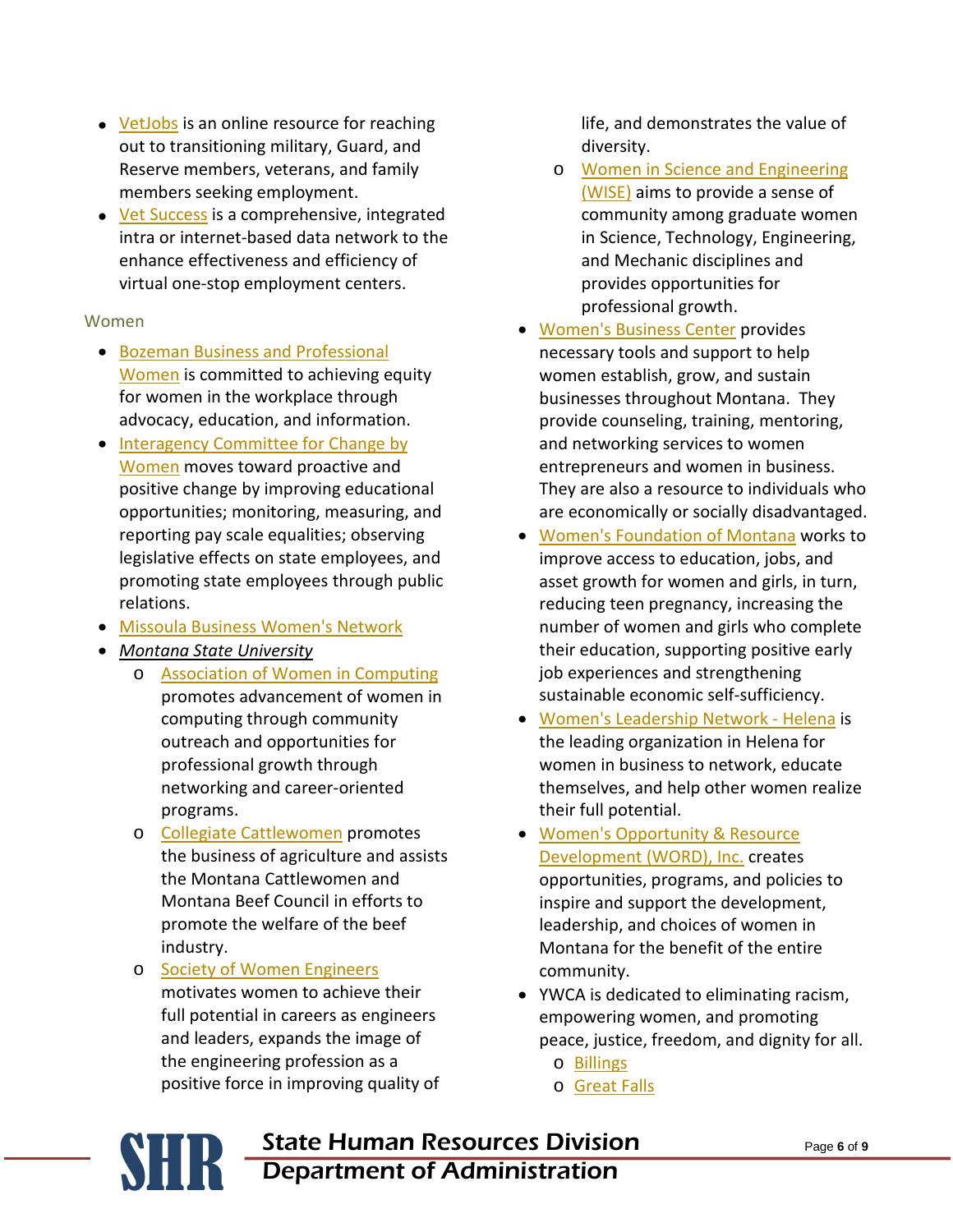- o [Helena](http://www.ywcahelena.org/)
- o [Missoula](http://www.ywcaofmissoula.org/)

## **Additional Resources**

**Montana State University:** The following MSU student organizations do not have dedicated websites. Please visit [Student Organizations](http://www.montana.edu/studentactivities/clubs.php) for an alphabetical listing of all student organizations including contact information.

- o *450th Cadet Wing* provides leadership preparation for life and becoming an Air Force officer*.*
- o *American Indian Science and Engineering Society's* aspires to substantially increase the representation of American Indians and Alaska Natives in engineering, science, and related disciplines.
- o *Bangladesh Student Association (BSA)* promotes cultural enhancement within the Bangladeshi and MSU communities.
- o *Chinese Culture Club* integrates Chinese culture into the Bozeman and MSU campus communities.
- o *Japan Club* holds meetings, activities, and events to teach others about the history, culture, and language of Japan.
- o *Saudi Student Club* celebrates Saudi Arabian events, helps new Saudi students, and organizes Saudi student participation in the MSU and Bozeman communities.
- o *Society of American Indian Graduates* supports graduate research and professional development while encouraging community involvement and promoting tribal cultural awareness.
- o *Student Veteran Club* brings campus veterans together for support and networking opportunities.
- o *Turkish Student Association* provides opportunities for Turkish, American, and other MSU international students to share their culture, heritage, ideas, and experiences to promote mutual understanding and respect.

**University of Montana:** The following UM student organizations do not have dedicated websites. Please visit [UM Student Groups](http://life.umt.edu/asum/student_groups/student_group_listing_grouped.php) for an alphabetical listing of all student organizations including contact information.

- o *African Student Association (A.S.A)* represents and advances the interests of African students, promotes social and cultural awareness, and projects the image of Africa into the community.
- o *American Indian Association of Scholars in Science* is a forum for American Indian undergraduate and graduate students to promote and advocate for a high quality educational experience that is collaborative, supportive, and build community.
- o *American Indian Business Leaders* strives to increase the representation of American Natives in business through education and leadership development.
- o *American Indian Graduate Student Association* establishes and maintains a proactive network of American Indian graduate students and provides a forum for promoting and advocating for high-quality education and a positive educational environment.
- o *American Indian Science and Engineering Society* provides an

**SHR** State Human Resources Division<br>Department of Administration Department of Administration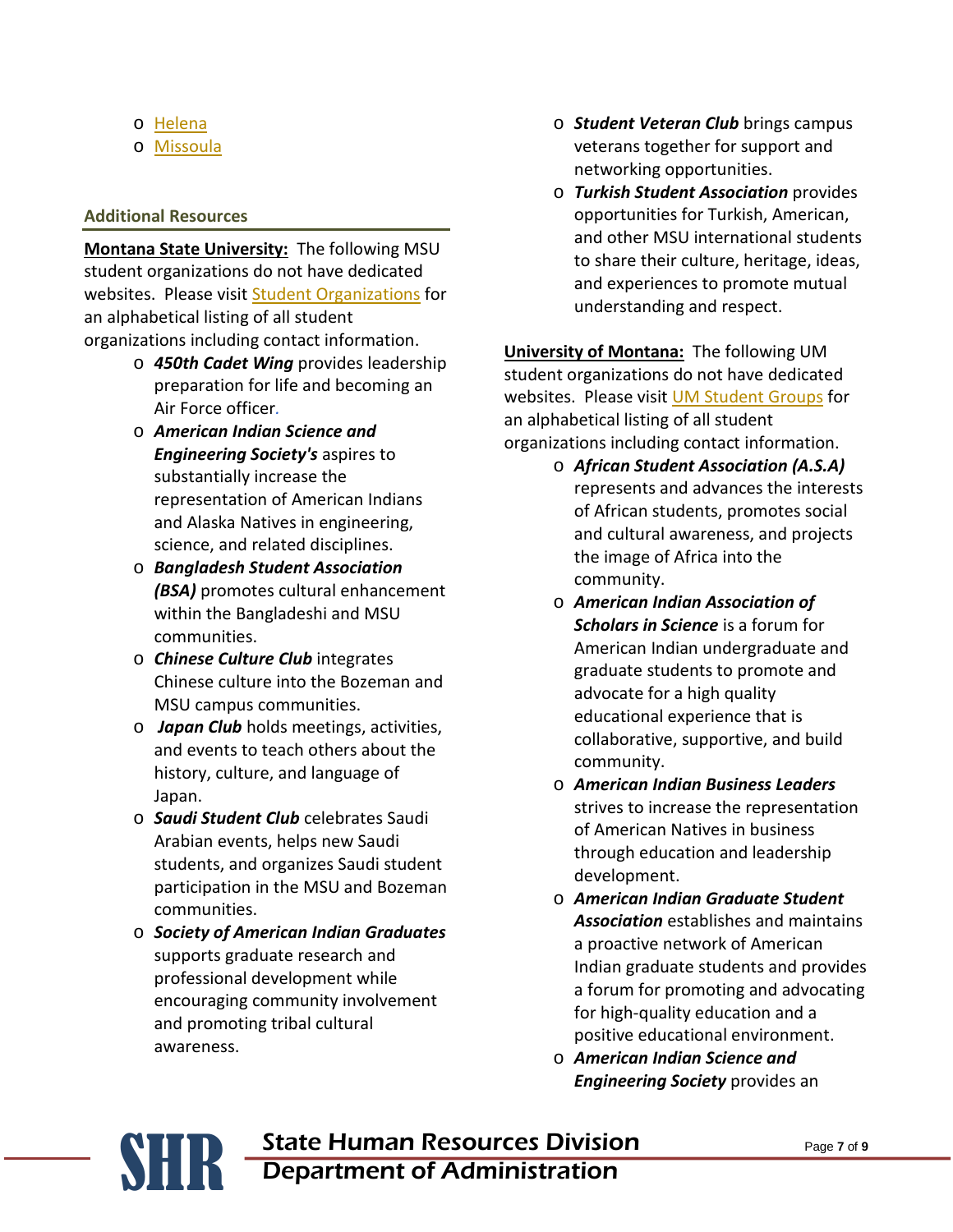organization for American Indian engineers and scientists to promote unity, professionalism, communication, and mentorship.

- o *Black Student Union* provides support to the Black community of Missoula.
- o *Chinese Student and Scholarship Association* supports Chinese students and scholars from the Peoples Republic of and organizes students to share Chinese culture and promote mutual under-standing and support.
- o *Japanese Student Association* provides positive cultural exchanges between the Japanese, UM, and surrounding communities; assist Japanese exchange students attending UM; and assists all students interested in developing a deep understanding of Japanese culture.
- o *Latin American Student Association (LDSSA)* shares Latin American culture by exposing students to new foods, life styles, and countries.
- o *Montana Equality Now* provides students with opportunities to get involved in their communities and LGBTQQI equality in Montana.
- o *Mount of Olives* explores and shares Arabic culture and language.
- o *Outlaws* promote an environment for LGBTQI, family, and supporters that are members of or affiliated with the UM law school to meet and discuss relevant current and legal issues.
- o *Persian Students Association* shares Persian culture with students and community.
- o *Saudi Students Club* shares the Saudi culture with the students and faculty of UM and Missoula communities.
- o *Taiwanese Student Association* promotes and shares Taiwanese culture and community.
- o *Veteran Association* provides a support network to UM military veterans and their families, educates the UM community about experiences of veterans, and works with administration.
- o *Women's Law Caucus* provides students with opportunities to interact with members of the bar; research and promote women's issues in the law; gain information on the practice of law; and help women in the community.

**State and National:** The following recruiting sources provide resources and contact information for reaching out to diverse populations at the state and national level.

- o [Diversity Employment & Recruiting](http://humancapital.doe.gov/resources/recsour.pdf)  [Sources Guide](http://humancapital.doe.gov/resources/recsour.pdf)
- o [Diversity Recruiting Sources](http://www.google.com/url?sa=t&rct=j&q=diversity%20recruiting%20sources&source=web&cd=1&ved=0CDgQFjAA&url=http%3A%2F%2Fwww.workplace-dynamics.com%2FDiversity_Recruiting_Sources.pdf&ei=95PGToL9LcSG2gWylvH1Dw&usg=AFQjCNGaUQqJWDAwToqijCybH4Kk2mO6wQ) is a publication produced by Workplace [Dynamics LLC](http://www.workplace-dynamics.com/) and includes a comprehensive listing of diverse recruiting sources throughout the U.S.
- o [HireDiversity.com](http://www.hirediversity.com/) offers services and networking opportunities that link underrepresented candidates with Fortune 1000 Corporations, government agencies, nonprofits, and educational institutions. They support career development and success of candidates from all levels of experience, including seasoned multicultural professionals, college graduates, and interns.
- o [Jobs for Montana Graduates](http://wsd.dli.mt.gov/jmg/jmg.asp) helps students stay in school, graduate, and successfully transition from school to employment, post-secondary